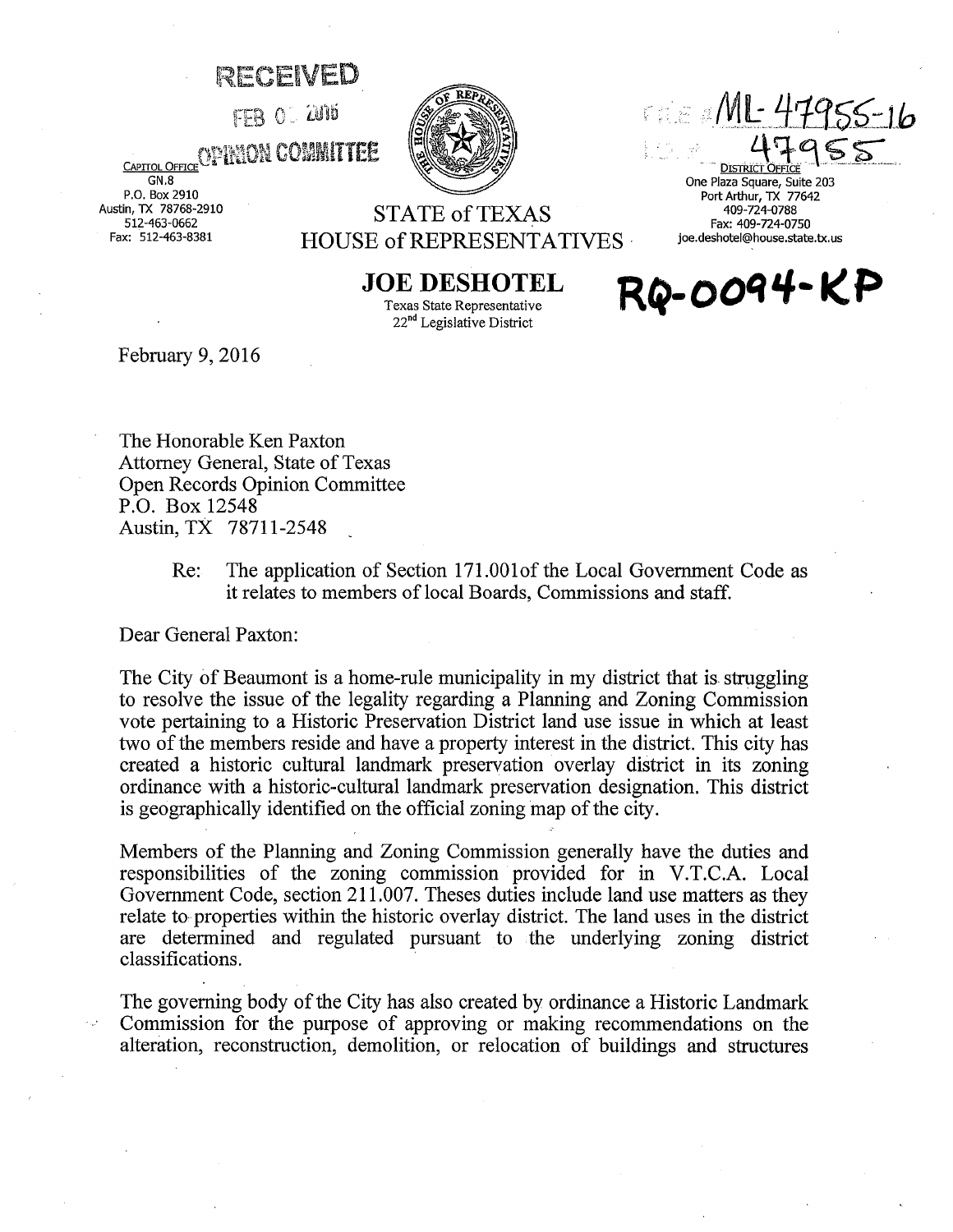within the district. The City's ordinance prohibits construction, reconstruction or alterations of any nature without first obtaining a Certificate of Appropriateness from the Commission. The Commission's interest is in preserving the integrity of the district and balancing the City's interest in encouraging growth through commerce. The expressed stated purposes of the preservation designation are as follows:

- (1) To stabilize and improve property values;
- (2) To encourage neighborhood conservations;
- (3) To foster civic pride in the beauty and accomplishments of the past;
- (4) To protect and enhance the city's attractions to tourists and visitors;
- (5) To strengthen and help diversify the economy of the city; and
- (6) To promote the use of historic-cultural landmarks for the education, pleasure and welfare of the community.

Also, the Planning staff member who is primarily responsible for preparing the Planning and Zoning staff report and the Historic Landmark Commission staff report and who makes recommendations to the commissions also lives in the historic district.

At the public hearing where an application for a specific use permit for a business office was being considered by the Planning and Zoning Commission, residents of the district testified that the application, if approved, would have "a negative impact on their property values." That it would allow for further commercial intrusion into the district.

A similar conflicts of interest issue was addressed in Tex. Att'y Gen. Op. No. DM-309 (1994). Although the aforementioned opinion determined that Planning and Zoning Commissioners were public officials pursuant to Chapter 171 of the Local Government Code as it pertains to a business entity; the opinion did not address the issue as it might relate to members who reside or have a substantial interest in real property in a geographically identifiable area such as the historic district.

Tex. Att'y Gen. L0-96-049 (1996) addressed city council members as public officials voting on zoning matters regarding the "subdivision" in which they reside. It was determined that "under Chapter 171 of the Local Government Code, a city council member may not vote or decide on a matter regarding the subdivision in which the member owns a residence if it is reasonably fore seeable that the action